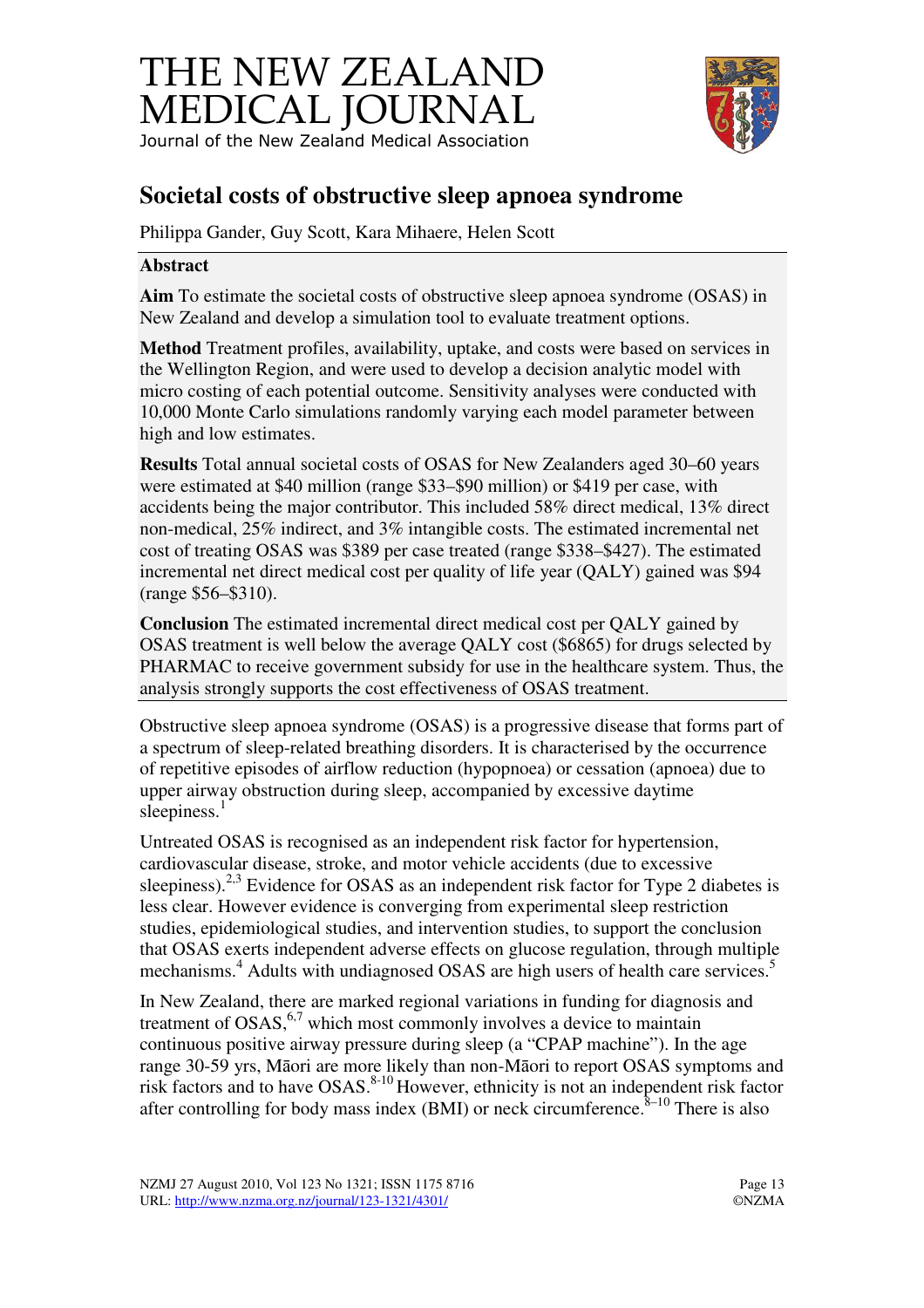evidence that Māori seen at sleep clinics have more severe OSAS than non-Māori, suggesting that there may be barriers for Māori in accessing specialist services.<sup>11,12</sup>

The present study was undertaken to estimate the societal costs of OSAS among people aged 30–60 years, and to develop a simulation tool that could be used to evaluate treatment options, and to estimate the economic impact of OSAS on different population groups.

## **Methods**

**Study design—**This study was undertaken in Wellington in 2005 and is a combination of cost of illness (COI), cost-benefit analysis (CBA), and cost utility analysis (CUA). The approach was based on an outcome tree and decision analytic model developed using three sets of information:

- The possible pathways of people with OSAS who seek treatment through the healthcare system, and of those who do not seek treatment, and the consequences of decisions made at each point in those pathways;
- The increased risk of accidents and comorbidities associated with untreated OSAS; and
- The costs associated with diagnosis and treatment versus not being diagnosed and/or successfully treated.

The prevalence of OSAS in the Wellington region was estimated to be  $5.61\%$  (95%CI 2.62–8.60%).<sup>9,10</sup> The economic analysis was based on 1,692,260 people in the New Zealand population aged 30–59 years.<sup>13</sup>

**Pathways through the healthcare system—**The pathways in the outcome tree were based on services in the Wellington region (Drs Alister Neill and Angela Campbell, personal communication, 2005. unless otherwise referenced). The first point of contact with the healthcare system for a person seeking treatment for OSAS was a general practitioner (GP), who could recommend no further action, conservative therapies, or provide a referral to the respiratory medicine clinic at the Wellington public hospital. The number of patients who sought treatment for OSAS from their GP was unknown, and capped funding for treatment services beyond primary care made it impossible to estimate the proportion of OSAS sufferers who accessed such services. We have assumed that about 20% of people with OSAS sought treatment from their general practitioner,<sup>14</sup> and of these 50% were referred on to the respiratory medicine clinic at Wellington Hospital.

At the respiratory medicine clinic, patients were triaged based on a clinical evaluation that did not include sleep monitoring. This lead to three possible outcomes: no further treatment recommended; referral back to their GP; or referral to the local specialist sleep clinic (WellSleep). At the time of this study, about 70% of patients seen at the respiratory medicine clinic for suspected OSAS were referred on to the sleep clinic for polysomnographic evaluation.

At the sleep clinic, patients underwent a clinical evaluation followed by an overnight polysomnographic sleep evaluation either in the clinic or at home. About 70% of patients evaluated had a diagnosis of OSAS confirmed. Treatment was initiated according to the severity of OSAS, and consistent with other aspects of the patient's health and life circumstances. An estimated 9% of patients seen at the sleep clinic were recommended conservative therapies for OSAS, 1% underwent surgical treatments, and the remaining 60% were treated with CPAP therapy or dental appliances.

The final version of the model (Figure 1) represents a simplification, with some very low probability outcome pathways excluded and others collapsed (for example, home-based and clinic-based polysomnographic monitoring are not considered separately). This was done in the interests of keeping a manageable level of complexity.

To account for uncertainties in the estimates of the proportion of patients following each trajectory, high and low probabilities were calculated as  $\pm 25\%$  of the base case rate. For example, the base case estimate of the proportion of people with OSAS who sought GP treatment was 20%, with a low estimate of 15% and a high estimate of 25%.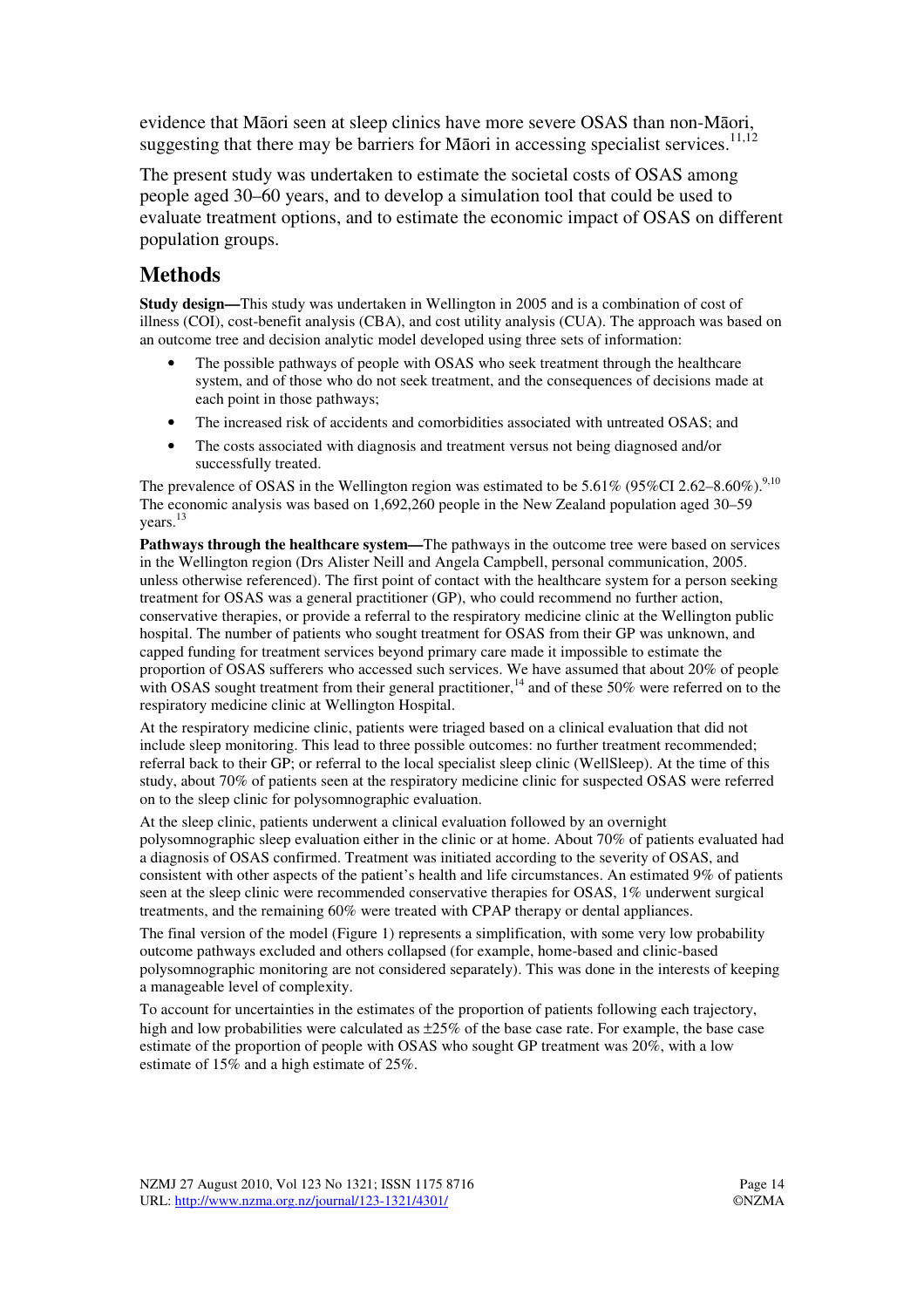

#### **Figure 1. The decision analytic model**

NZMJ 27 August 2010, Vol 123 No 1321; ISSN 1175 8716 Page 15 URL: http://www.nzma.org.nz/journal/123-1321/4301/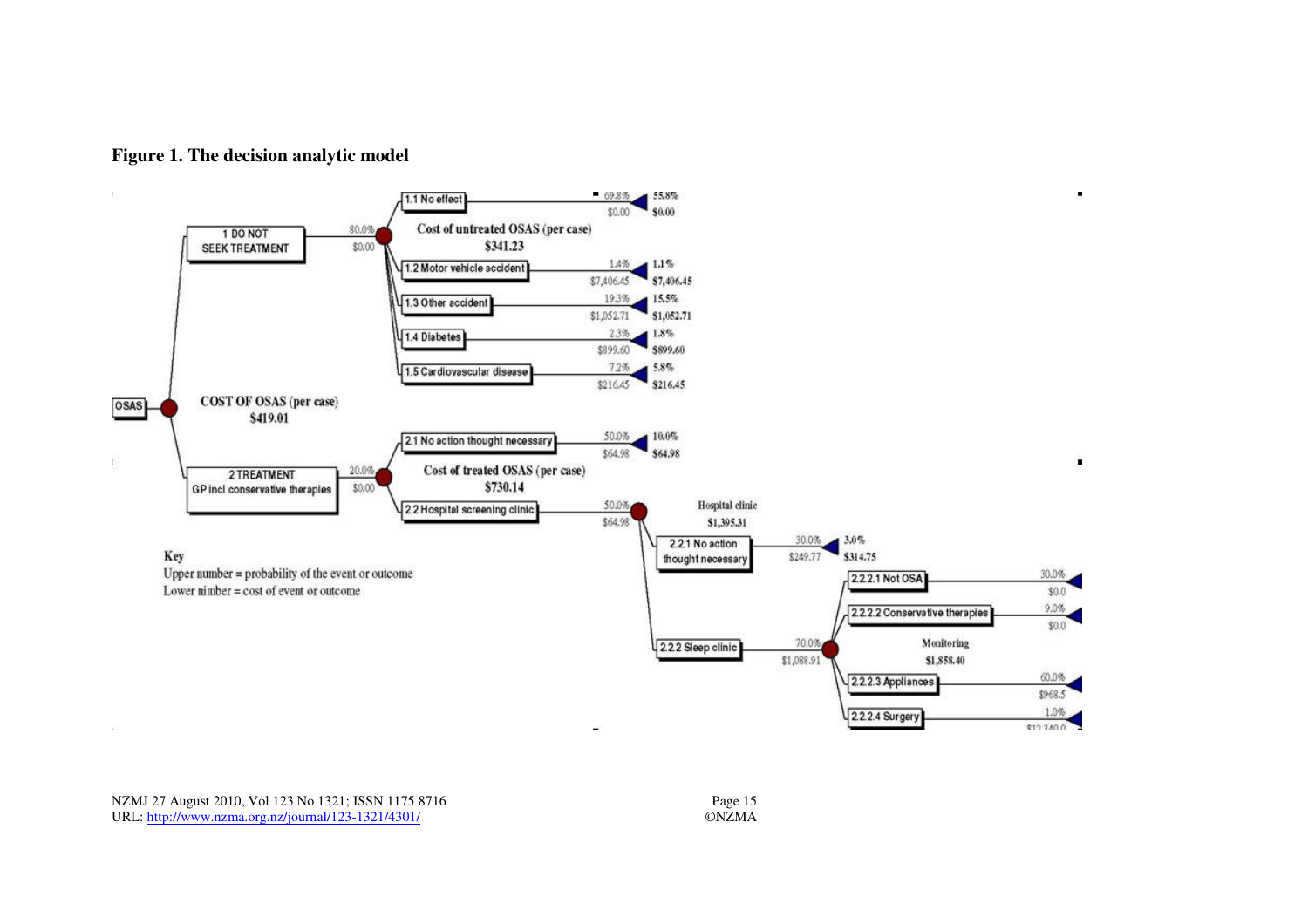**Risk estimates—**People with OSAS who did not seek treatment in the mainstream healthcare system were considered to be at increased risk for a number of adverse health and safety outcomes. Attributable fractions for each outcome were based on odds ratios from published meta-analyses of case-control studies, or from longitudinal studies. To account for uncertainties, base case and low and high estimates were calculated for each attributable fraction (Table 1).

| <b>Variables</b>      | <b>MVAs</b>       | <b>Other accidents</b> | <b>Diabetes</b>            | Cardiovascular     |
|-----------------------|-------------------|------------------------|----------------------------|--------------------|
|                       |                   |                        |                            | <b>Disease</b>     |
| OR for untreated OSAS | 2.52              | 2.2                    | 1.62                       | 2.0                |
|                       | $(1.83 - 3.45)^a$ | $(1.3-3.8)^{b}$        | $(0.67-3.65)$ <sup>c</sup> | $(1.42 - 2.90)^d$  |
| Risk without OSAS     | $0.09\%$          | $36.1\%$               | $4.0\%$                    | 8.6%               |
|                       | $(0.07-1.0\%)$    | $(27.7 - 43.8\%)$      | $(2.9\% - 8.5\%)$          | $(6.8 - 10.8\%)$   |
| Risk with OSAS        | $2.3\%$           | 55.4%                  | $6.3\%$                    | $15.8\%$           |
|                       | $(1.3 - 3.5\%)$   | $(33.3 - 74.8\%)$      | $(2.0 - 25.4\%)$           | $(9.4 - 26.0\%)$   |
| OSAS-attributable     | $1.37\%$          | $19.31\%$              | 2.31%                      | $7.23\%$           |
| fraction              | $(0.6 - 2.45\%)$  | $(5.55 - 30.95\%)$     | $(0.00-16.89%)$            | $(2.60 - 15.20\%)$ |

#### **Table 1: Attributable fractions for health and safety outcomes associated with untreated OSAS; base case (low estimate-high estimate)**

MVAs=motor vehicle accidents.

 $^{\text{a}}$  Pooled OR (95%CI) from a meta-analysis of studies comparing MVA rates for people with and without OSAS.<sup>15</sup>

<sup>b</sup> Independent OR (95%CI) for being involved in a workplace accident over a 10-year period, for men who reported snoring and workplace sleepiness at the start of the study, compared to those who did not. Adjusted for age, BMI, weight gain, years at work, and other workplace exposures.<sup>16</sup>

<sup>c</sup> Independent OR (95%CI) for developing diabetes mellitus at 4-year follow-up, based on AHI at study start, (AH≥15 compared to reference group AHI<5 at study start). Adjusted for age, sex, and body habitus.<sup>17</sup>

<sup>d</sup> Independent ORs for the presence of hypertension at 4-year follow-up, based on AHI at study start, (reference group AHI=0 at study start). Low estimate is iOR for AHI=0.1–4.9, base case estimate is iOR for AHI=5–14.9, high estimate is iOR for AHI≥15. Adjusted for baseline hypertension status, BMI, neck and waist circumference, age, sex, and weekly use of alcohol and cigarettes.<sup>18</sup> These values were used in the absence of reliable estimates of the increased risk of CVD associated with OSAS.

The incidence of motor vehicle accidents on the road, and of other accidents, was estimated from 2005 Accident Compensation Corporation claims, $19$  together with the national population data for 2005.<sup>13</sup> The prevalence of diabetes was taken from the data for New Zealand adults in  $2002/03$ .<sup>20</sup>The base case was taken as the average prevalence for males and females in the total population (4.1%). The high value was the average prevalence for Pacific people (10.0%) and the low value was the average prevalence for non-Pacific, non-Māori people (2.9%). The prevalence of cardiovascular disease (CVD) was derived from the data for New Zealand adults in 2003/03.<sup>20</sup> The base case was taken as the average prevalence for males and females in the total population (9.0%). The high value was the average prevalence for Māori (12.1%) and the low value was the average prevalence for Pacific people (6.9%).

**Resource utilisations—**At each node in the outcome tree, events occur and resources are consumed. For example, a person with diabetes may consult a general practitioner, have prescriptions dispensed, and incur loss of earnings and transport costs. These resource utilisations are summarised in Table 2.

**Cost estimates—**Costs were categorised as direct medical, direct non-medical, indirect, and intangible costs.<sup>21</sup> Both human capital and willingness to pay approaches were used to place a value on a human life. In addition, we calculated a direct medical cost per quality of life year (QALY) gained if OSAS was successfully treated.<sup>22</sup>

Only incremental costs (compared with the counterfactual) were included. For example, if a particular medical cost would have been incurred whether or not an accident happened, it was not included in the analyses. The timeframe was one year, so that discounting of costs and effects was not required. Unit cost estimates are summarised in Table 3 (excluding GST of 12.5%).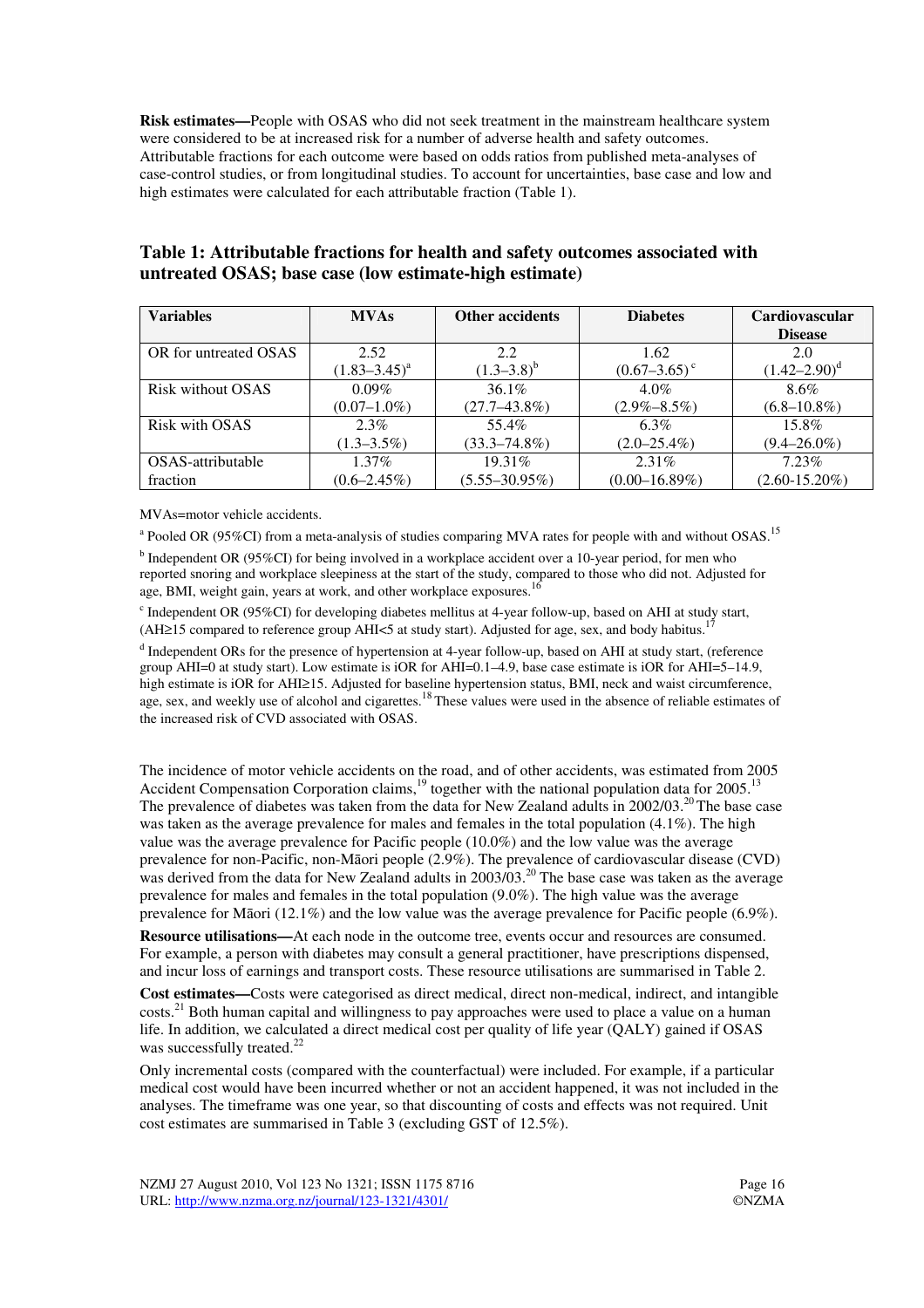### **Table 2. Resource utilisations by event**

| $E$ vents $\rightarrow$                           |                 | 1 Do not seek treatment |                           |                         |                                    | 2 Treatment sought from general practitioner |                                     |                      |                      |                   |                                              |                |                |
|---------------------------------------------------|-----------------|-------------------------|---------------------------|-------------------------|------------------------------------|----------------------------------------------|-------------------------------------|----------------------|----------------------|-------------------|----------------------------------------------|----------------|----------------|
|                                                   | No effect Motor | accident                | Other<br>vehicle accident |                         | Diabetes Cardiovascular<br>disease | No action<br>thought<br>necessary            | Referral<br>to hospital<br>clinic   |                      | Hospital dinic       |                   |                                              |                |                |
|                                                   |                 |                         |                           |                         |                                    |                                              |                                     | thought<br>necessary | No action Monitoring |                   | Result of monitoring                         |                |                |
|                                                   |                 |                         |                           |                         |                                    |                                              |                                     |                      |                      | Not<br><b>OSA</b> | Conservative Appliances Surgery<br>therapies |                |                |
|                                                   | 1.1             | 1.2                     | 13                        | 1.4                     | 15                                 | 2.1                                          | 2.2                                 | 22.1                 | 22.2                 | 22.2.1            | 22.22                                        | 22.23          | 2.22.4         |
| Resources J                                       |                 |                         |                           |                         |                                    |                                              | Units of resource utilised by event |                      |                      |                   |                                              |                |                |
| <b>1 Direct medical</b>                           |                 |                         |                           |                         |                                    |                                              |                                     |                      |                      |                   |                                              |                |                |
| 1.1 General practitioner                          |                 |                         |                           | $\overline{\mathbf{c}}$ | $\overline{\mathbf{c}}$            | $\mathbf{1}$                                 | $\mathbf{1}$                        |                      |                      |                   |                                              |                |                |
| 1.2 Hospital dinic consultation<br>1.3 Monitoring |                 |                         |                           |                         |                                    |                                              |                                     | $\overline{1}$       |                      |                   |                                              | $\overline{2}$ | $\overline{2}$ |
| 1.4 Appliances                                    |                 |                         |                           |                         |                                    |                                              |                                     |                      |                      |                   |                                              |                |                |
| 1.5 Surgery                                       |                 |                         |                           |                         |                                    |                                              |                                     |                      |                      |                   |                                              |                |                |
| 1.6 Motor vehicle accident direct medical         |                 | 1                       |                           |                         |                                    |                                              |                                     |                      |                      |                   |                                              |                |                |
| 1.7 Other accidents direct medical                |                 |                         |                           |                         |                                    |                                              |                                     |                      |                      |                   |                                              |                |                |
| 1.8 Diabetes prescriptions                        |                 |                         |                           |                         |                                    |                                              |                                     |                      |                      |                   |                                              |                |                |
| 1.9 Cardio vascular disease prescriptions         |                 |                         |                           |                         | $\overline{1}$                     |                                              |                                     |                      |                      |                   |                                              |                |                |
| 2 Direct non-medical                              |                 |                         |                           |                         |                                    |                                              |                                     |                      |                      |                   |                                              |                |                |
| 2.1 Transport private motor vehicle               |                 |                         |                           | 2                       | 2                                  | 1                                            | $\ddot{\phantom{1}}$                | $\ddagger$           | 2                    |                   |                                              | 2              | 2              |
| 2.2 Motor vehicle accident direct non-medical     |                 |                         |                           |                         |                                    |                                              |                                     |                      |                      |                   |                                              |                |                |
| 2.3 Other accidents direct non-medical            |                 |                         |                           |                         |                                    |                                              |                                     |                      |                      |                   |                                              |                |                |
| 3 Indirect                                        |                 |                         |                           |                         |                                    |                                              |                                     |                      |                      |                   |                                              |                |                |
| 3.1 Average hourly earnings                       |                 |                         |                           | $\overline{\mathbf{c}}$ | $\overline{\mathbf{c}}$            | 1                                            | 1                                   | 1                    | 4                    |                   |                                              | $\overline{2}$ | 40             |
| 3.2 Motor vehicle accident indirect               |                 | 1                       |                           |                         |                                    |                                              |                                     |                      |                      |                   |                                              |                |                |
| 3.3 Other accidents indirect                      |                 |                         |                           |                         |                                    |                                              |                                     |                      |                      |                   |                                              |                |                |
| 4 Intangible                                      |                 |                         |                           |                         |                                    |                                              |                                     |                      |                      |                   |                                              |                |                |
| 4.1 Motor vehicle accident intangible             |                 | 1                       |                           |                         |                                    |                                              |                                     |                      |                      |                   |                                              |                |                |
| 4.2 Other accidents intangible                    |                 |                         |                           |                         |                                    |                                              |                                     |                      |                      |                   |                                              |                |                |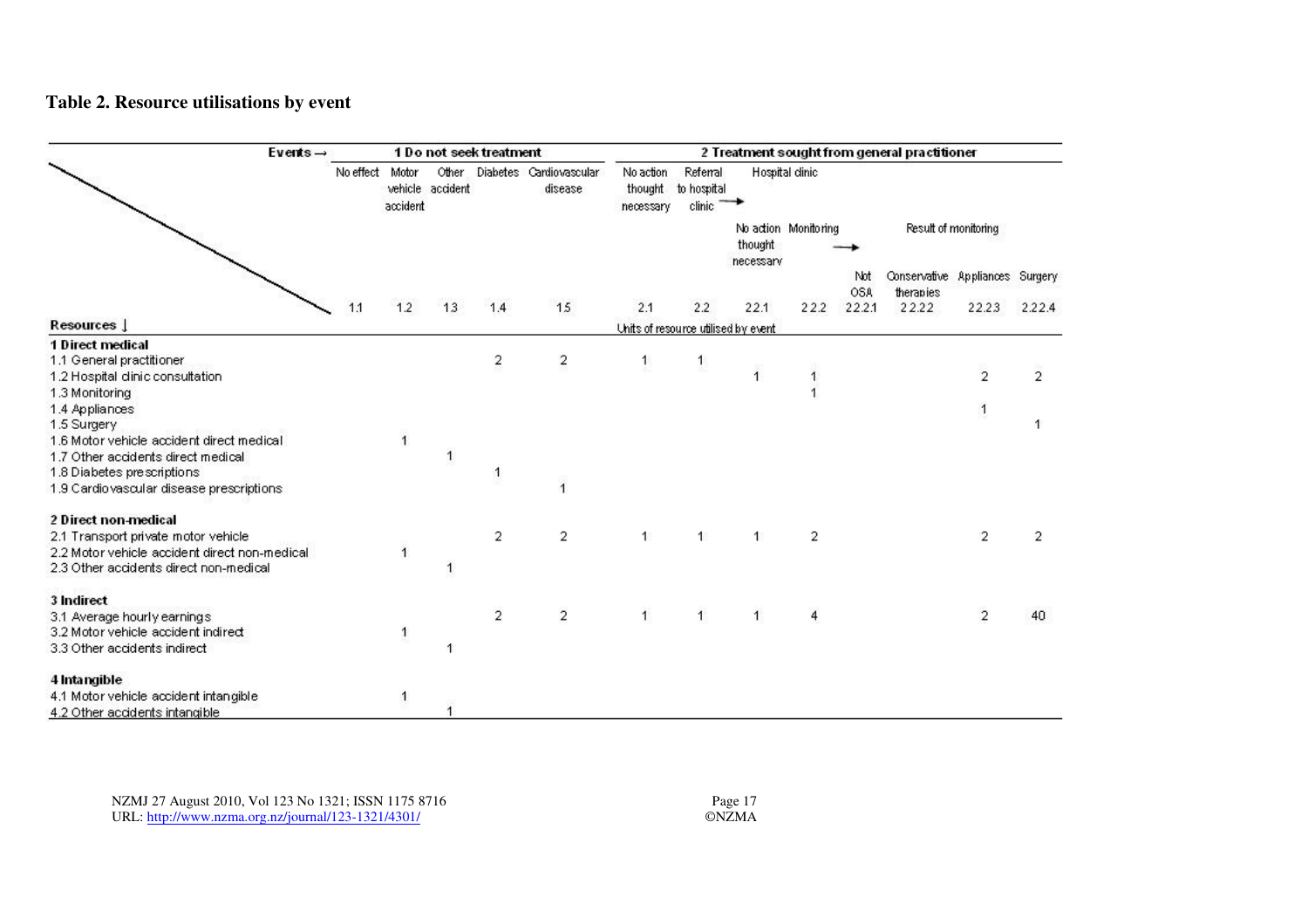#### **Table 3. Unit cost estimates**

| <b>Cost item</b>                                               | <b>Base case</b> | <b>Source</b>                                                                                                                  |
|----------------------------------------------------------------|------------------|--------------------------------------------------------------------------------------------------------------------------------|
| <b>OSAS</b> treatment direct medical                           |                  |                                                                                                                                |
| General practitioner <sup>a</sup>                              | \$37.43          | Average adult consultation fee <sup>23</sup>                                                                                   |
| Respiratory medicine clinic                                    | \$222.22         | Initial consultation fee for medical practitioner<br>band $III24$                                                              |
| Sleep clinic diagnosis                                         | \$768.89         | Clinic average (Dr Angela Campbell, personal<br>communication).                                                                |
| Appliances                                                     | \$468.97         | Average cost to patient of CPAP device (some are<br>subsidised; Dr Angela Campbell, personal<br>communication, 2005)           |
| Surgery <sup>b</sup>                                           | \$11,029.20      | AR-DRG v 5.0 (based on 20% tracheotomy, 80%<br>maxillofacial surgery) <sup>25</sup>                                            |
| <b>Untreated OSAS direct medical</b>                           |                  |                                                                                                                                |
| Motor vehicle accident on the road                             | \$1,533.24       | Average ACC payment for medical, hospital,<br>public health acute, and dental services <sup>19,26</sup>                        |
| Other accident                                                 | \$469.47         | Average ACC payment for all other types of<br>accident <sup>19,26</sup>                                                        |
| Diabetes medications (per person per<br>year)                  | \$769.63         | 12 prescriptions for control, 4 for monitoring<br>glucose levels, plus prescription dispensing fees <sup><math>27</math></sup> |
| Cardiovascular disease medications (per<br>person per year)    | \$86.49          | 4 prescriptions, plus prescription dispensing fees <sup>27</sup>                                                               |
| <b>OSAS</b> treatment direct non-medical                       |                  |                                                                                                                                |
| Private motor vehicle transport for<br>treatment and diagnosis | \$6.20           | Average reimbursement of 62 c/km for a 10 km<br>round trip <sup>28</sup>                                                       |
| <b>Untreated OSAS direct non-medical</b>                       |                  |                                                                                                                                |
| Motor vehicle accident                                         | \$2,306.71       | Average costs for vocational and social<br>rehabilitation and conveyance <sup>19,26</sup>                                      |
| Other accident                                                 | \$176.03         | Average costs for vocational and social<br>rehabilitation and conveyance <sup>19,26</sup>                                      |
| <b>Untreated OSAS indirect</b>                                 |                  |                                                                                                                                |
| Production loss                                                | \$21.35          | Average hourly earnings <sup>29</sup>                                                                                          |
| Motor vehicle accident                                         | \$2,735.01       | Average income maintenance and independence<br>allowances <sup>19,26</sup>                                                     |
| Other accident                                                 | \$380.76         | Average income maintenance and independence<br>allowances $19,26$                                                              |
| <b>Untreated OSAS intangible</b>                               |                  |                                                                                                                                |
| Motor vehicle accident                                         | \$831.48         | Average weighted death benefit <sup>19,26</sup>                                                                                |
| Other accident                                                 | \$26.45          | Average weighted death benefit <sup>19,26</sup>                                                                                |

<sup>a</sup>The cost of counselling or conservative therapy was assumed to be included in the consultation costs for the GP or at the respiratory medicine clinic.

<sup>b</sup> Surgical treatments for OSAS are changing, with tracheotomy becoming increasingly rare in this age group and gastric reduction becoming more common, particularly among patients who have private health insurance. Changes in the costings here do not make major differences to the total costings because of the very small proportion of patients receiving surgical treatments.

High and low values for each unit cost (except intangibles) were calculated as  $\pm 25\%$  of the base case rate. The high estimates for intangible costs associated with accidents were calculated by multiplying the willingness to pay for a statistical life  $(\$2,830,000)$ <sup>30</sup> by the proportion of accidents causing death (for motor vehicle accident high=\$28,239.93; for other accidents high=\$1,235.92). The low estimates for intangible costs associated with accidents were calculated by multiplying one year's average earnings (lost due to death) by the proportion of accidents causing death (for motor vehicle accident low=\$444.66; for other accidents low=\$19.46).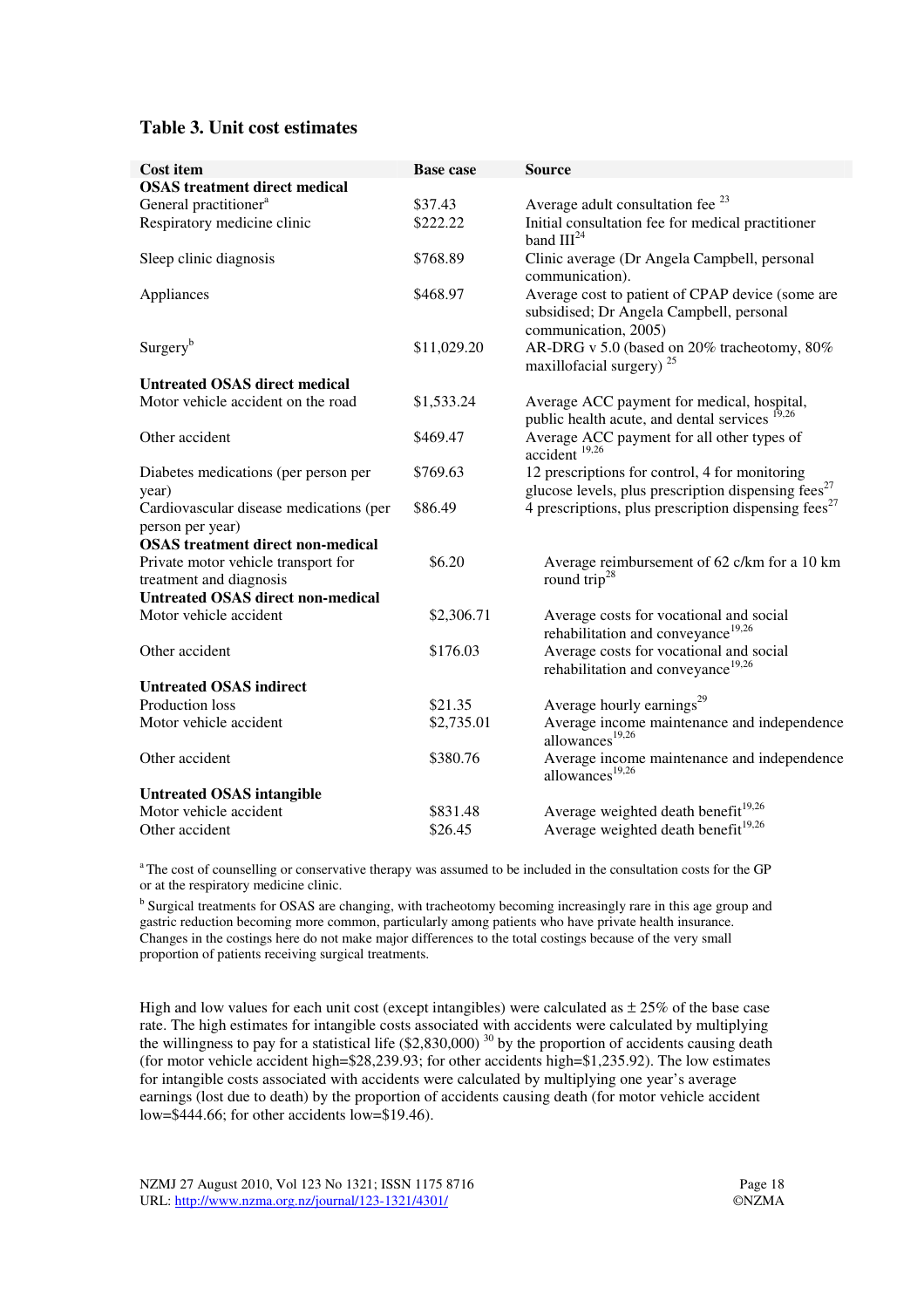**Sensitivity analysis—**The structure outlined in Figure 1 was represented in a spreadsheet model and 10,000 Monte Carlo simulations were run using randomly generated values between the high and low estimates for each model parameter.<sup>31</sup>Multiple linear regression was then used to evaluate the effects of each model parameter (independent variables) on the total direct and indirect costs, and the total costs calculated by the model.

### **Results**

Table 4 summarises the estimated total base case societal costs of OSAS in New Zealand, for people aged 30–60 years.

| <b>Variables</b>              | <b>Untreated</b><br>$(n=75,949)$ |            |             | <b>Treated</b><br>$(n=18,987)$ | <b>Total</b><br>$(n=94,936)$ |            |  |
|-------------------------------|----------------------------------|------------|-------------|--------------------------------|------------------------------|------------|--|
|                               | \$ per case                      | \$ total   | \$ per case | \$ total                       | \$ per case                  | \$ total   |  |
| Direct medical                | 142.84                           | 10,848,785 | 649.63      | 12,334,604                     | 244.20                       | 23,183,190 |  |
| Direct non-medical            | 66.79                            | 5,072,686  | 14.12       | 268,049                        | 56.26                        | 5,340,735  |  |
| Sub total direct              | 209.63                           | 15.921.471 | 663.75      | 12,602,654                     | 300.46                       | 28,524,125 |  |
| Indirect                      | 115.09                           | 8,741,271  | 66.40       | 1,260,719                      | 105.36                       | 10,001,990 |  |
| Sub total direct $+$ indirect | 324.73                           | 24,662,742 | 730.14      | 13,863,372                     | 405.81                       | 38,526,115 |  |
| Intangible                    | 16.50                            | 1,253,360  |             |                                | 13.20                        | 1,253,360  |  |
| <b>Total cost</b>             | 341.23                           | 25,916,102 | 730.14      | 13,863,372                     | 419.01                       | 39,779,475 |  |

**Table 4. Total societal costs (base case) generated by OSAS (cost of illness)** 

The incremental costs associated with untreated OSAS among people aged 30-60 years were estimated at \$25.9 million per annum (\$341 per case). The total costs of treatment were estimated at \$13.9 million per annum (\$730 per case). The total costs of OSAS were thus estimated at \$39.8 million per annum (averaging \$419 per case).

For 90% of the Monte Carlo simulations, the estimated total cost fell in the range \$32.9-89.8 million, with the top three cost determinants being the prevalence of OSAS, and the cost and incidence of motor vehicle accidents. Figure 2 illustrates the breakdown of total base case costs. Lost productivity was the largest contributor to indirect costs, while the 3% of intangible costs relate to loss of life. Costs associated with accidents (motor vehicle and other) contribute 59% of the estimated total costs.





NZMJ 27 August 2010, Vol 123 No 1321; ISSN 1175 8716 Page 19 URL: http://www.nzma.org.nz/journal/123-1321/4301/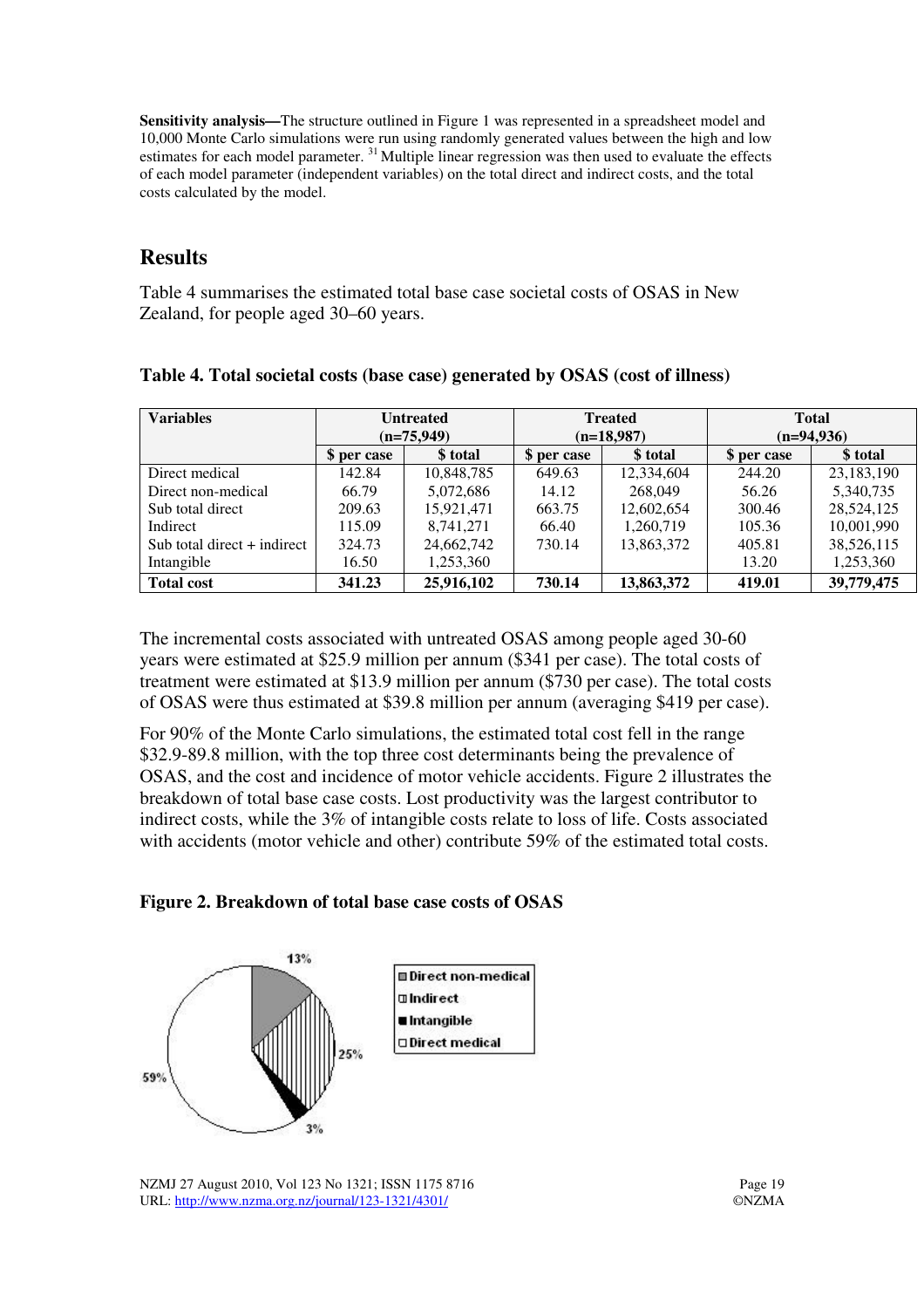Table 5 shows the cost benefit and cost utility analysis for treating OSAS. It assumes a per case QALY gain of 5.4, with a low estimate of 0.10 and a high estimate of  $8.00^{22,32}$  and that  $20\%$  of people with OSAS are treated (low value 15%, high value 25%), for a total gain of 102,531 QALYs per year.

**Table 5. Net incremental direct medical cost per QALY gained by OSAS treatment** 

| Incremental cost/benefit/outcome  | \$ per case | \$ total   | cases  |
|-----------------------------------|-------------|------------|--------|
| Costs incurred                    | 649.63      | 12.334.604 | 18.987 |
| Costs avoided                     | 142.84      | 2.712.196  |        |
| Incremental cost per case treated | 506.79      | 9,622,408  |        |

## **Discussion**

Previous studies that have estimated the societal costs of sleep disorders have generally taken a top-down approach.<sup>33,34</sup> In contrast, the approach taken here using an outcome tree and decision analytic model yields a simulation tool that can be used to evaluate treatment options, and to estimate the economic impact of OSAS on different population groups. This is of particular interest, given the disproportionate burden of OSAS among Māori. $8-9$ 

For 2005, the estimated total annual societal costs of OSAS among New Zealanders aged 30–60 yrs was \$39.8 million, with 90% of the Monte Carlo simulations in the range \$32.9–\$89.8 million. Limitations of the data used to inform these cost estimates need to be considered.

OSAS prevalence is a key determinant of total costs and the base case prevalence used (5.6%) was higher than the estimated 4% in an Australian community study of men  $35$  and 2–4% in the Wisconsin Sleep Cohort.<sup>36</sup> Using much more restrictive criteria for the definition of OSAS (RDI $>5$  plus ESS  $>10$ ), we have recently estimated that the population prevalence of OSAS is 4.4% for Māori men, 4.1% for non-Māori men, 2.0% for Māori women, and 0.7% for non-Māori women.<sup>8</sup> However, we expect that these estimates are very conservative. The Monte Carlo simulations in the present study included prevalence estimates of 2.6–8.6%.

Estimates of the increased risks of comorbidities and accidents associated with untreated OSAS are based, in the main, on studies that have focused on populations with severe OSAS. These are the only data available to inform these estimates and their applicability to the general New Zealand population is unknown. The focus on severe OSAS could have resulted in over-estimation of the costs associated with untreated OSAS in the present study.

On the other hand, a number of factors would have tended to make our estimates of the costs of untreated OSAS conservative. Medical costs would have been higher if hospital inpatient costs of cardiovascular disease and diabetes were included, and if a broader range of diseases had been included for which OSAS is a possible risk factor.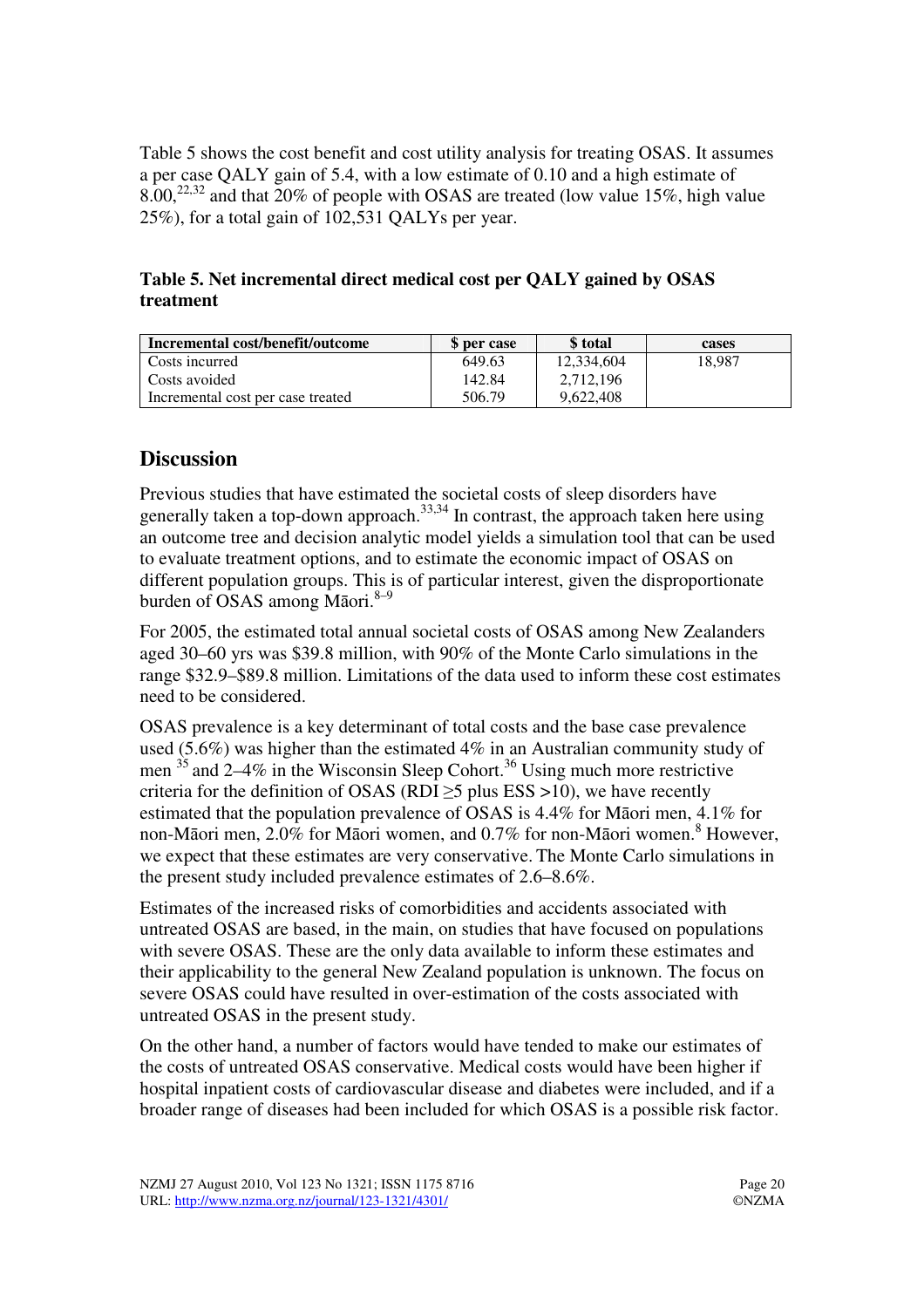Our estimate of indirect costs included lost productivity for time off work but not absenteeism or low productivity while working.

Indirect and intangible cost estimates were based on ACC payments.<sup>19</sup> However, the ACC database includes only those accidents for which claims were lodged, and which were judged as compensable under the scheme, so the incidence estimates are conservative and the costs represent the standards applied by the scheme, not necessarily all costs resulting from accidents.

The estimate of intangible costs is likely to be low because only those accidents causing death were quantified in dollar values. No attempt was made to quantify additional costs borne by family members as a result of living with an untreated OSAS sufferer (for example reduced productivity associated with having their sleep disturbed, or additional caregiving).

The outcome tree was based on patient trajectories in the Wellington region and may not be fully applicable to the variety of urban and rural settings in New Zealand, particularly since decisions on service provision are made at the level of district health boards, and services are not homogeneous nationwide.<sup>7</sup> The profile of patients referred by GPs to the hospital screening clinic may be unrepresentative, since GPs who are better informed about OSAS may be more likely to make referrals.

The incremental direct medical cost per QALY gained by OSAS treatment was estimated to be \$94 ( $5<sup>th</sup>$  percentile \$56,  $95<sup>th</sup>$  percentile \$310). From 1998–2005, decisions made by PHARMAC reflected an average cost per QALY gained of  $$6865<sup>37</sup>$  Thus, this economic analysis strongly supports the cost effectiveness of OSAS treatment by comparison with pharmaceutical treatments that the government already funds for other conditions.

A survey in late 2006 found that 12 of the 21 District Health Boards had a specified budget for the management of sleep-related breathing disorders, with the remaining 9 DHBs having referral pathways to other DHBs.<sup>7</sup> The estimated number of sleep studies conducted (including laboratory-based and home-based polysomnographic studies and partial sleep studies without polysomnography), totalled 50/100,00 per year.

By comparison, for Australia the average was estimated at 282/100,000, for Canada 370/100,000 and for the USA 427/100,000.

**Competing interests:** None.

**Author information:** Philippa Gander, Director, Sleep/Wake Research Centre, Research School of Public Health; Guy Scott, Senior Lecturer, Department of Economics and Finance, College of Business; Kara Mihaere, Research Officer, Sleep/Wake Research Centre, Research School of Public Health; Helen Scott, Research Assistant, Sleep/Wake Research Centre, Research School of Public Health, Massey University, Wellington, and Partner (Scott Economics, Wellington)

**Acknowledgements:** We are very much indebted to Drs Angela Campbell and Alister Neill of the WellSleep Clinic for their generous provision of information on the pathways of patients through the healthcare system, and the costs associated with different diagnosis and treatment options. This research was funded by a grant from the Massey University Wellington Strategic Research Fund (WSRF 04/03).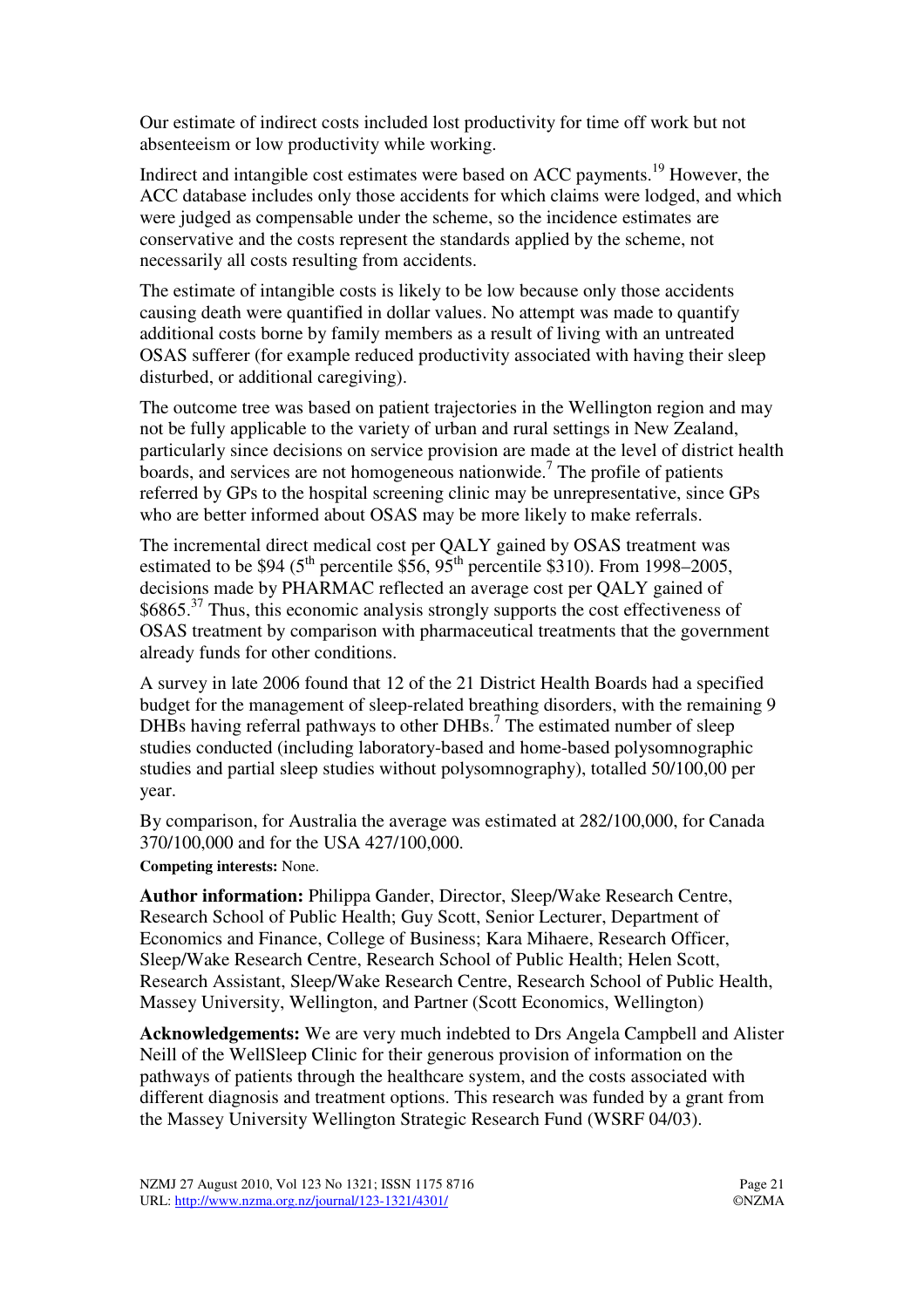**Correspondence:** Philippa Gander, Sleep/Wake Research Centre, Massey University, Private Box 756 Wellington, New Zealand. Fax: +64 (0)4 3800629; email: swrc@massey.ac.nz

#### **References:**

- 1. American Sleep Disorders Association. International classification of sleep disorders, revised: diagnostic and coding manual. Rochester, Minnesota: American Sleep Disorders Association, 1997.
- 2. Young T, Peppard PE, Gottlieb DJ. Epidemiology of obstructive sleep apnea: a population health perspective. Am J Respir Crit Care 2002;165:1217-39.
- 3. Marin JM, Carrizo SJ, Vicente E, Agusti AG. Long-term cardiovascular outcomes in men with obstructive sleep apnoea-hypopnoea with or without treatment with continuous positive airway pressure: an observational study. Lancet 2005;365:1046-53.
- 4. Ip M, Mokhlesi B. Sleep and glucose intolerance/diabetes mellitus. Sleep Med Clin 2007;2:19-29.
- 5. Wittmann V, Rodenstein DO. Health care costs and the sleep apnea syndrome. Sleep Med Rev 2004;8:269-79.
- 6. Thoracic Society of Australia and New Zealand (New Zealand Branch). Standards for Adult Respiratory and Sleep Services in New Zealand. 2004. http://www.moh.govt.nz/moh.nsf/0/3F4D73A41FC31FFACC256F8F00056061/\$File/standard sforadultrespiratoryandsleepservices.pdf
- 7. Garrett J, Chen B, Taylor DR. A survey of respiratory and sleep services in New Zealand undertaken by the Thoracic Society of Australia and New Zealand (TSANZ). N Z Med J. 2009;122(1289). http://www.nzma.org.nz/journal/122-1289/3456
- 8. Mihaere KM, Harris R, Gander PH, et al. Obstructive sleep apnoea in New Zealand adults: Prevalence and risk factors among Māori and non-Māori. Sleep 2009;32:949-956.
- 9. Mihaere K, Gander P, Reid P, et al. Prevalence of obstructive sleep apnoea amongst adult Māori and non-Māori in a New Zealand community sample. Sleep 2003;26 (Abstract supplement):A237.
- 10. Mihaere K. Obstructive sleep apnoea in Aotearoa/New Zealand: an objective and questionnaire-based approach to population prevalence and clinical screening. PhD in Public Health Thesis. Wellington, Massey University, 2004.
- 11. Frith RW, Cant BR. Obstructive sleep apnoea in Auckland: diagnosis and treatment. N Z Med J. 1985;98:745-8.
- 12. Baldwin DR, Kolbe J, Troy K, et al. Comparative clinical and physiological features of Māori, Pacific Islanders and Europeans with sleep related breathing disorders. Respirology 1998;3(4):253-60.
- 13. Statistics New Zealand. Estimated Resident Population of New Zealand at 30 June, 2005. http://stats.govt.nz
- 14. Young T, Evans L, Finn L, Palta M. Estimation of the clinically diagnosed proportion of sleep apnea syndrome in middle-aged men and women. Sleep 1997;20(9):705-6.
- 15. Sassani A, Findley LJ, Kryger M, et al. Reducing motor-vehicle collisions, costs, and fatalities by treating obstructive sleep apnea syndrome. Sleep 2004;27(3):453-8.
- 16. Lindberg E, Carter N, Gislason T, Janson C. Role of snoring and daytime sleepiness in occupational accidents. Am J Respir Crit Care Med 2001;164(11):2031-5.
- 17. Reichmuth KJ, Austin D, Skatrud JB, Young T. Association of sleep apnea and type II diabetes: a population-based study. Am J Respir Crit Care Med 2005;172(12):1590-5.
- 18. Peppard PE, Young T, Palta M, Skatrud J. Prospective study of the association between sleepdisordered breathing and hypertension. N Engl J Med 2000;342(19):1378-84.
- 19. Accident Compensation Corporation. Accident Compensation Corporation: Annual Report. 2005. http://www.acc.co.nz